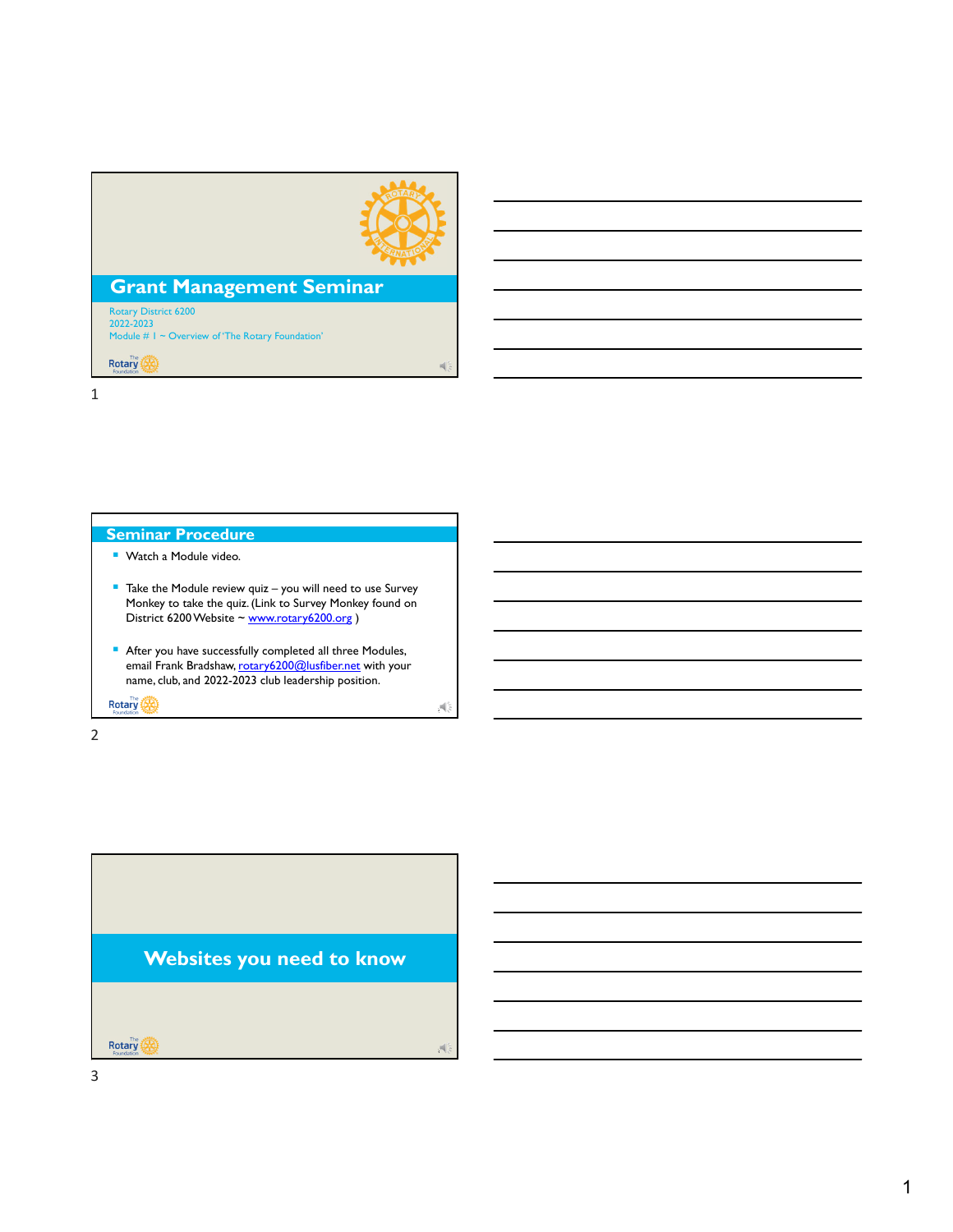## **Websites Www.rotary.org**  www.rotary6200.org www.dacdb.com/SecLogin3.cfm Rotary (A) 4

4



# **The Rotary Foundation Mission**

**To enable Rotarians to advance world understanding, goodwill, and peace through the improvement of health, the support of education, and the alleviation of poverty.** 

**Rotary** 

6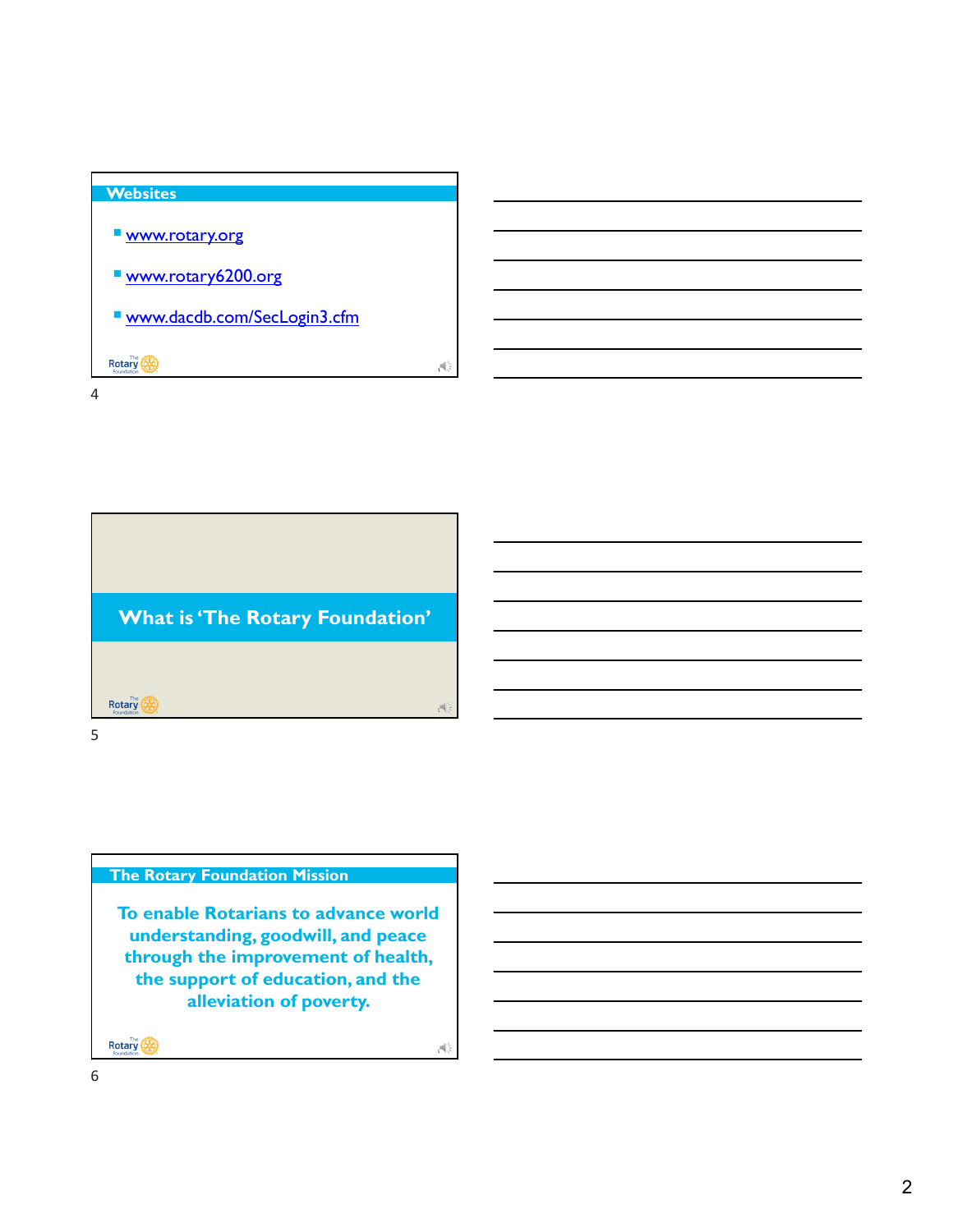#### **The Rotary Foundation Mission**

**To enable Rotarians to advance world understanding, goodwill, and peace through the improvement of health, the support of education, and the alleviation of poverty.** 

 $\mathcal{A}$ 

Rotary (A)

7



8

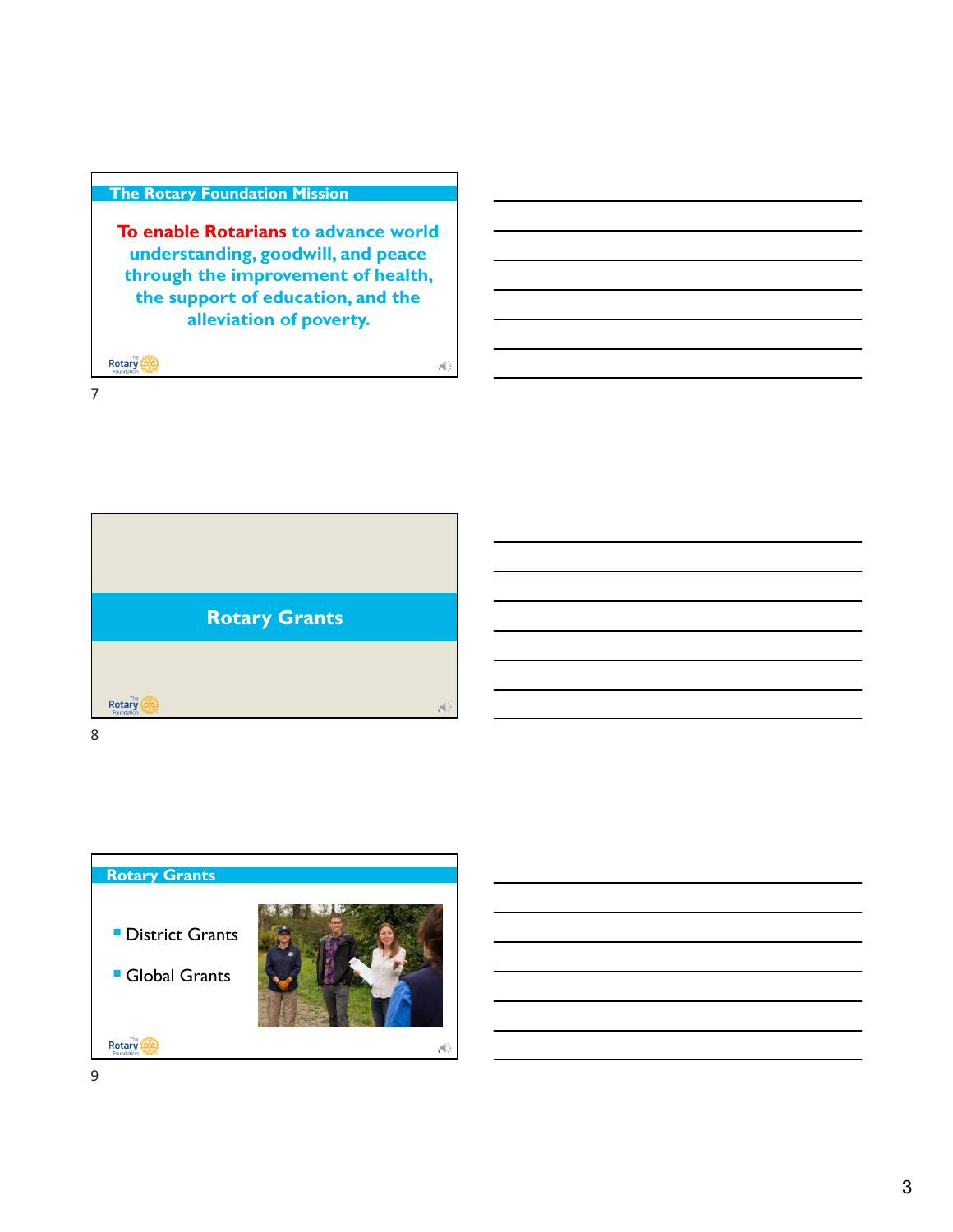#### **District Grants**

- Must be a Rotary project
- Smaller activities and projects
- Funds both local & international activities
- Simple, flexible, & innovative
- Activities consistent with the mission of Rotary

Rotary



#### 10

#### **Global Grants**

- Large-scale, longer-term projects
- Sustainable outcomes
- Larger grant awards (\$30,000 min)
- International partnerships
- Support Rotary's Areas of Focus
- Provide World Fund matching



11





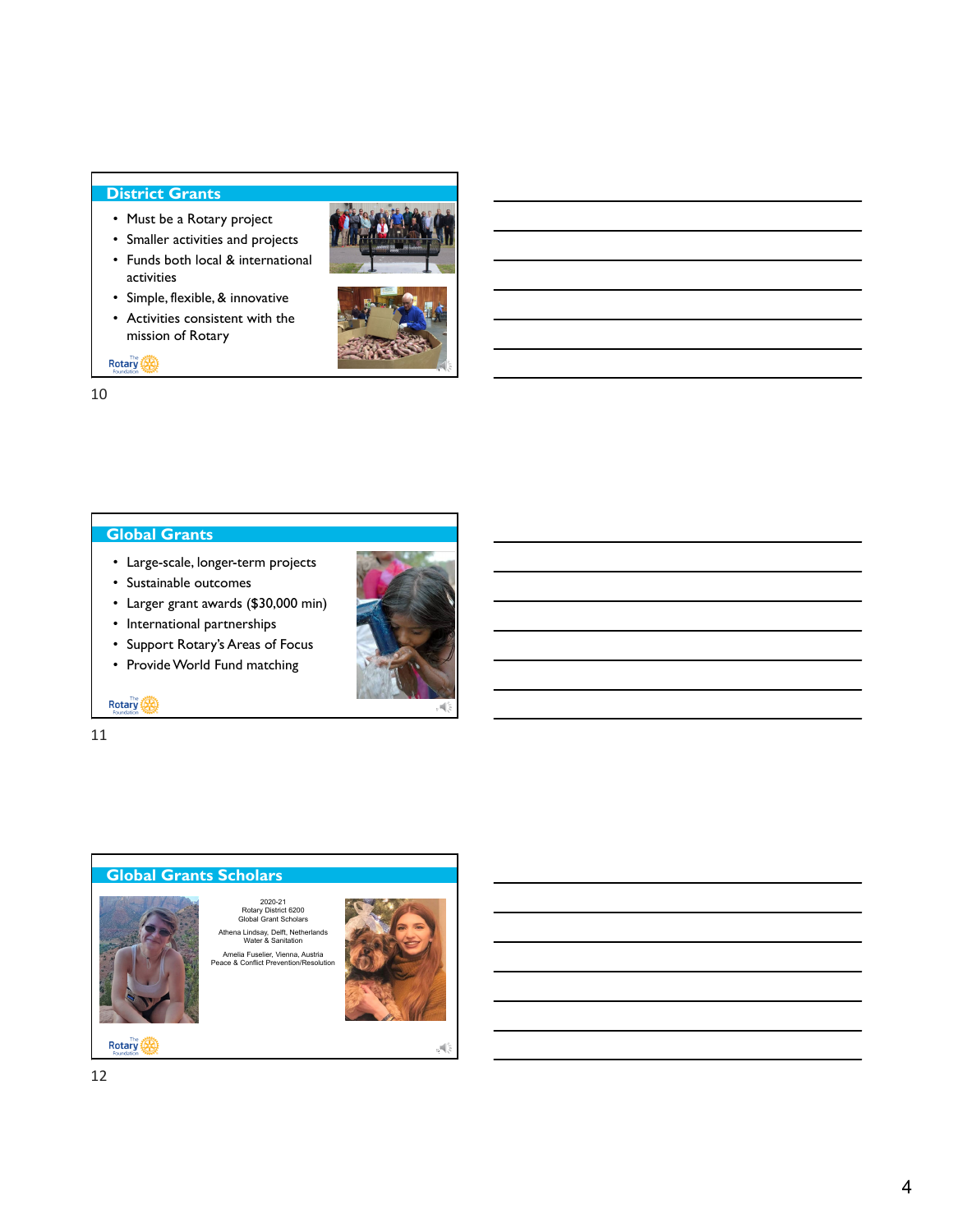



13

#### **Areas of Focus Peace and conflict prevention/resolution**  $\bullet$   $\mathbb{Q}$  Disease prevention and treatment  $\blacksquare$   $\blacksquare$  Water and sanitation **ROTARY'S**  $\Box$   $\partial$  Maternal and child health III Rotary @ **Basic education and literacy Execute F** Economic and community development **Supporting the environment** Rotary  $\overline{\mathbf{S}}$ 14

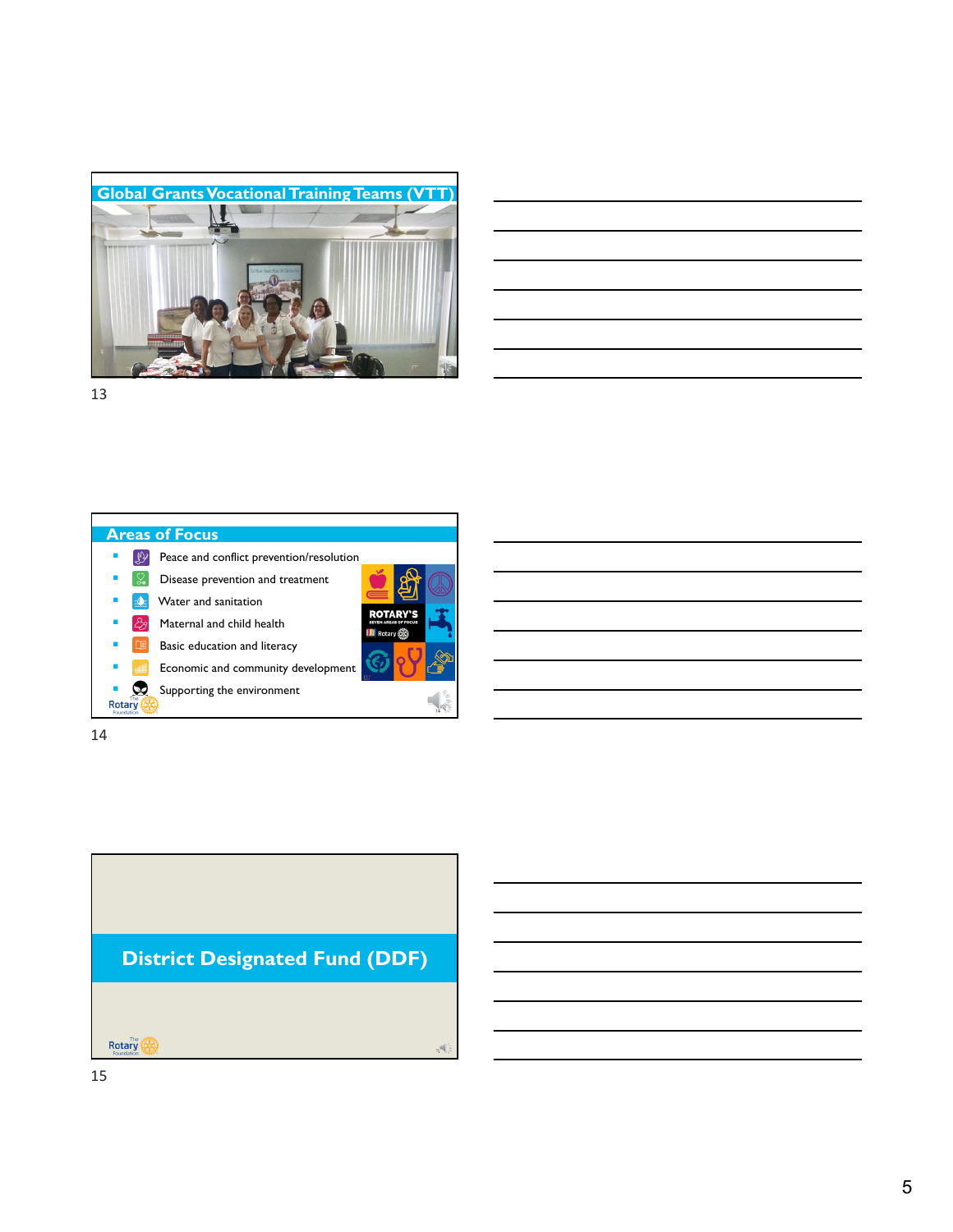#### **Annual Fund ~** *SHARE* **System**

#### **District Designated Fund 50%**

#### **District Designated Fund 50%** • Trustees controlled

- District controlled
- Used by Rotarians in the District
- Spent on Foundation grants & programs

Rotary (A)

• Used by all Rotarians **Worldwide** • Spent on Foundation grants & programs

16

16



17



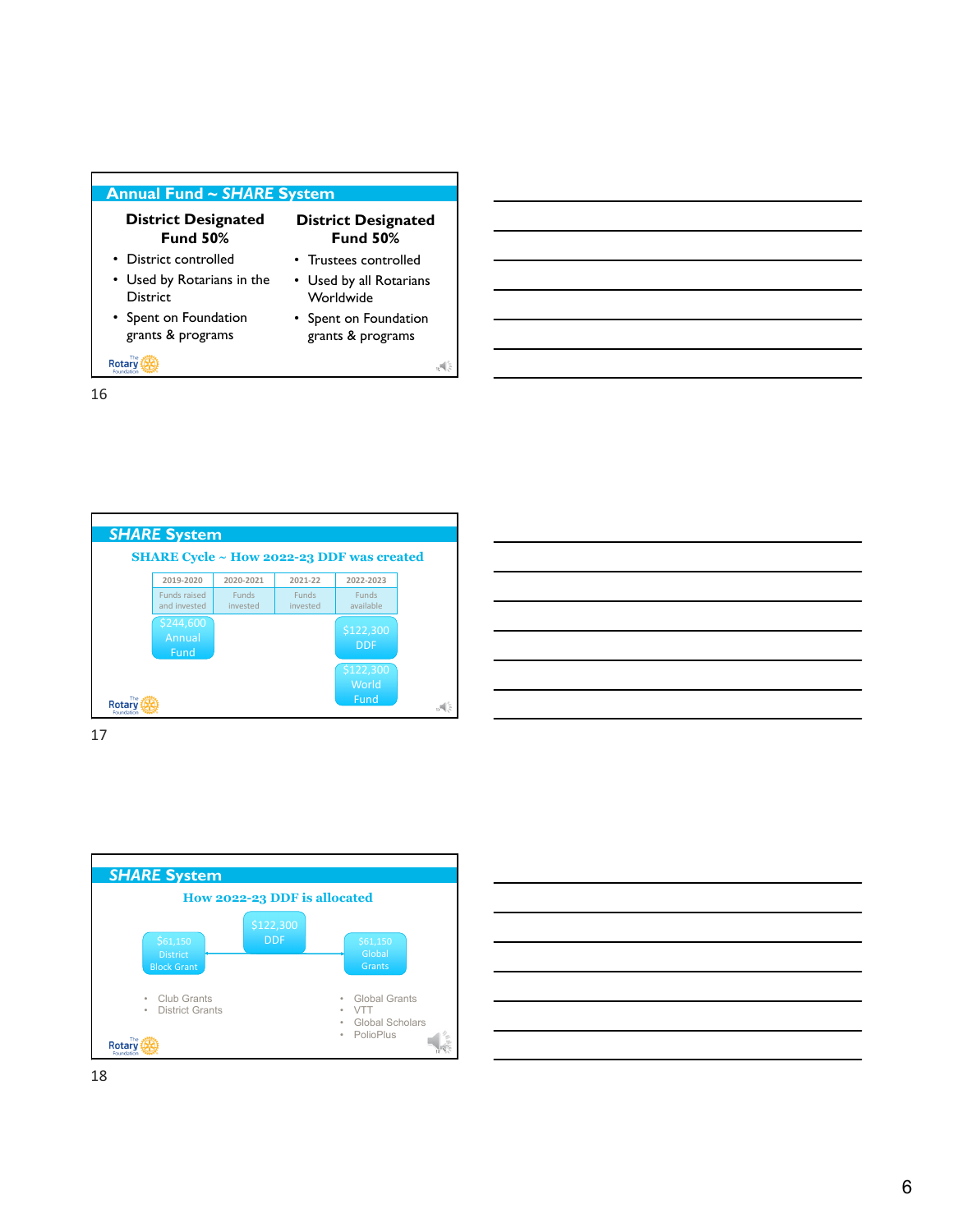

19

#### **District Qualifications**

- **District leadership completes qualification process annually.**
- **District agrees to implement Memorandum of Understanding** (MOU).

 $_2$ e $\left\langle \right\rangle$ 

2

**District facilitates Grant Management Seminars for Clubs.** 

Rotary (A)

20

#### **Club Qualifications**

- **Agree to implement the Club Memorandum of** Understanding (MOU) and other necessary documents.
- At least two (2) Club members participate in a Grant Management Seminar.
- **Encouraged to enter Club's Rotary Foundation giving goals** in Rotary Club Central.

Rotary (A)